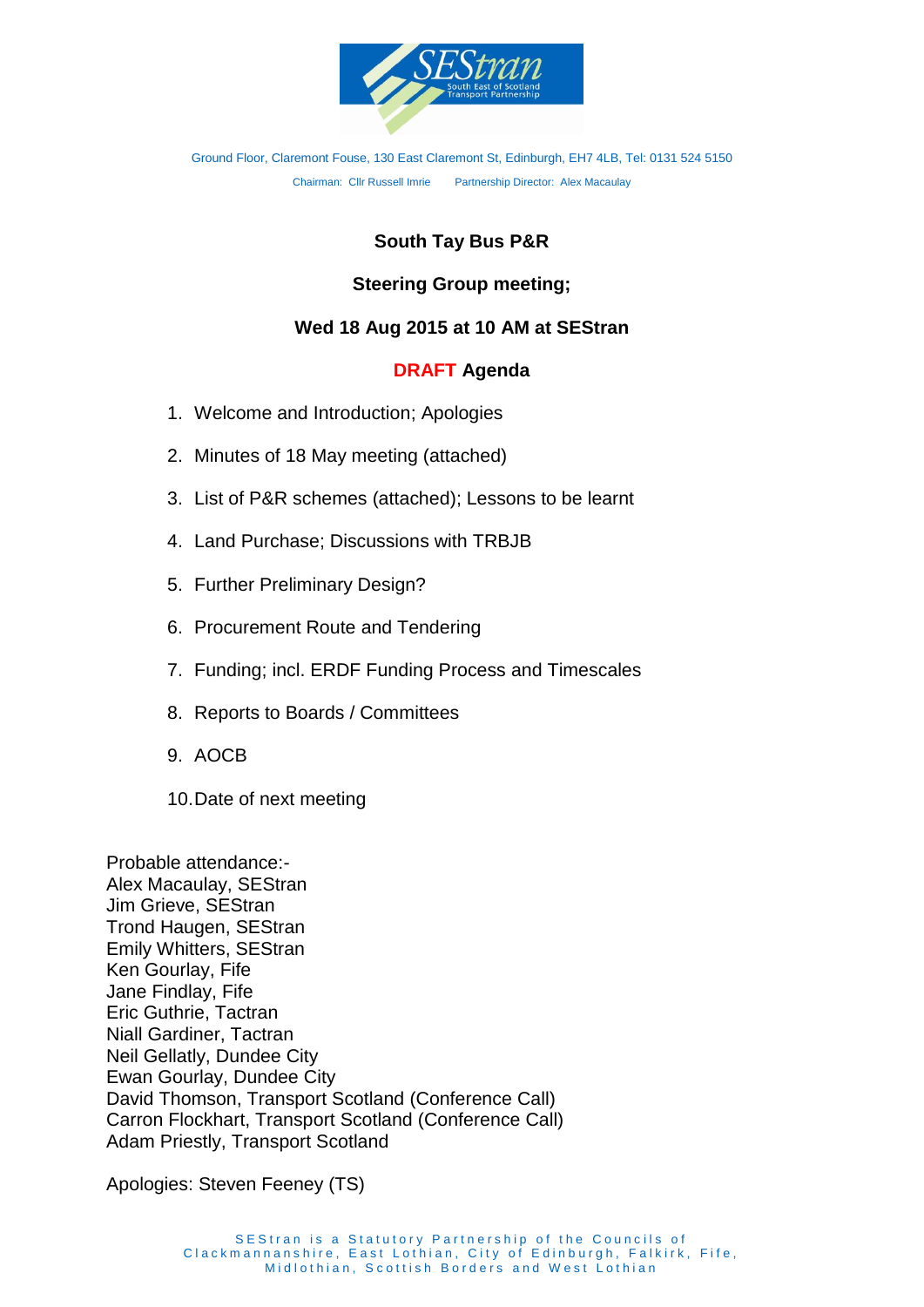

## SOUTH TAY P+R STEERING GROUP MEETING 10.00 AM TUESDAY 19TH MAY 2015

## **Present:**

| Angela Chambers       | <b>SEStran</b>                    |
|-----------------------|-----------------------------------|
| <b>Steven Feeney</b>  | <b>Transport Scotland</b>         |
| Jane Findlay          | <b>Fife Council</b>               |
| <b>Niall Gardiner</b> | Tactran                           |
| Ewan Gourlay          | <b>Dundee City Council</b>        |
| Jim Grieve            | <b>SEStran</b>                    |
| <b>Trond Haugen</b>   | Adviser to SEStran (Chair)        |
| Alex Macaulay         | <b>SEStran</b>                    |
| <b>Adam Priestly</b>  | Transport Scotland (from 10:35am) |
|                       |                                   |

## **Apologies:**

| <b>Eric Guthrie</b> |                         |
|---------------------|-------------------------|
|                     | <b>Carron Flockhart</b> |

Tactran **Transport Scotland** 

| Ref. |                                                                                                                                                                                                                                                                                                                                                                                                                           | <b>Actions</b> |
|------|---------------------------------------------------------------------------------------------------------------------------------------------------------------------------------------------------------------------------------------------------------------------------------------------------------------------------------------------------------------------------------------------------------------------------|----------------|
| 0.   | <b>Welcome and Apologies</b>                                                                                                                                                                                                                                                                                                                                                                                              |                |
|      | Mr Haugen welcomed the group to the meeting, followed by round table<br>introductions.                                                                                                                                                                                                                                                                                                                                    |                |
|      | Apologies were noted as above.                                                                                                                                                                                                                                                                                                                                                                                            |                |
| 1.   | Minutes and Matters Arising from 18th Feb 2015                                                                                                                                                                                                                                                                                                                                                                            |                |
|      | <b>Minutes</b><br>Approved as a correct record.<br><b>Matters Arising</b>                                                                                                                                                                                                                                                                                                                                                 |                |
|      | It was noted that Fife Council expressed concerns about the ability to<br>fund a share of the project.                                                                                                                                                                                                                                                                                                                    |                |
| 2.   | <b>Update on Land Acquisition</b>                                                                                                                                                                                                                                                                                                                                                                                         |                |
|      | Mr Haugen provided an update to the group and advised that there were<br>some issues surrounding the procurement of the site and planning<br>application. The group discussed planning consent options and also<br>communication with Tay Bridge Joint Board. It was agreed that talks<br>were required with the Bridge Board and Mr Gourlay agreed to contact<br>Board Member Alan Hutchison in advance of any meetings. | EG             |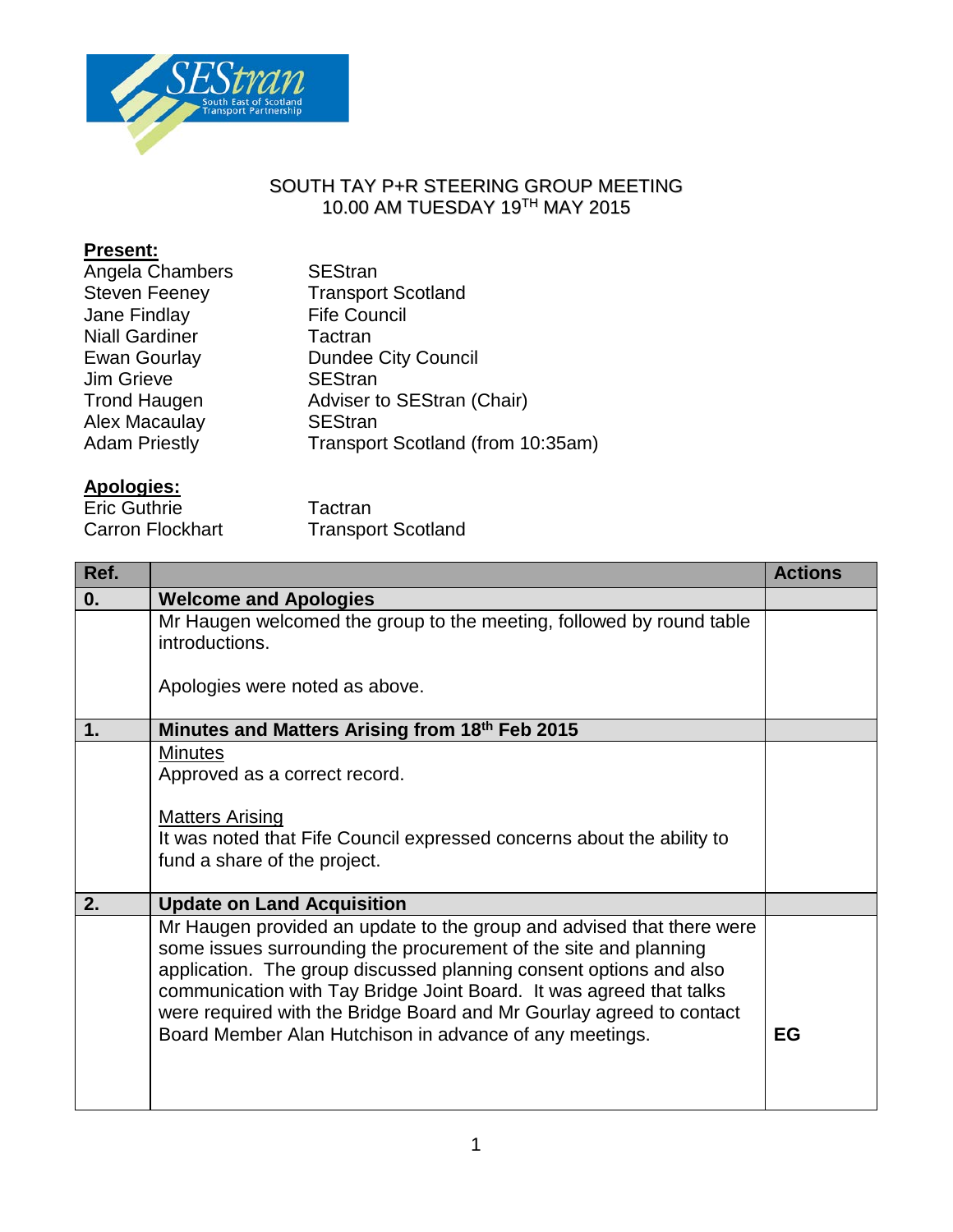| 3. | <b>Update on Policy Position</b>                                                                                                                 |           |  |  |  |
|----|--------------------------------------------------------------------------------------------------------------------------------------------------|-----------|--|--|--|
|    | Mr Feeney provided an update from Transport Scotland, including the                                                                              |           |  |  |  |
|    | Minister's current thoughts on P+R:                                                                                                              |           |  |  |  |
|    | Following the Commonwealth Games and Ryder Cup, TS are keen<br>$\bullet$<br>to build on the successful use of P+R sites and to manage            |           |  |  |  |
|    | motorways and the trunk road network to optimise capacity on key                                                                                 |           |  |  |  |
|    | routes.                                                                                                                                          |           |  |  |  |
|    | Information gathering exercise being conducted with a view to<br>$\bullet$                                                                       |           |  |  |  |
|    | putting a case to Ministers for strategic P+R sites.                                                                                             |           |  |  |  |
|    | SG are keen to support RTP's, in a non-financial sense, to build a<br>$\bullet$                                                                  |           |  |  |  |
|    | strong case for funding for further sites.                                                                                                       |           |  |  |  |
|    | Mr Macaulay noted that SEStran have produced a P+R Strategy for the                                                                              |           |  |  |  |
|    | region which identifies a number of viable sites, ready for investment.                                                                          |           |  |  |  |
|    |                                                                                                                                                  |           |  |  |  |
|    | Mr Feeney commented that the Minister has announced there will be a                                                                              |           |  |  |  |
|    | refresh of the National Transport Strategy (NTS) and suggested raising<br>issues with the Minister at forth coming meetings in advance of the SG |           |  |  |  |
|    | funding review.                                                                                                                                  |           |  |  |  |
|    |                                                                                                                                                  |           |  |  |  |
|    | Mr Gardiner noted that Tactran also have a P+R Strategy and that                                                                                 |           |  |  |  |
|    | Dundee City Council has reconfirmed that P+R is a priority.                                                                                      |           |  |  |  |
|    | <b>SF</b><br>The group discussed the Strategic Projects Review and Mr Feeney                                                                     |           |  |  |  |
|    | agreed to circulate a copy of the projects list to the group.                                                                                    |           |  |  |  |
|    |                                                                                                                                                  |           |  |  |  |
|    | Mr Haugen noted that the suitability of South Tay as a P+R site has<br>been specifically highlighted.                                            |           |  |  |  |
|    |                                                                                                                                                  |           |  |  |  |
| 4. | <b>Update on Funding</b>                                                                                                                         |           |  |  |  |
|    | Ms Findlay noted that she had circulated a comprehensive list of various                                                                         |           |  |  |  |
|    | sources of funding to the group.                                                                                                                 |           |  |  |  |
|    | Mr Macaulay stated that no progress had been made since the last                                                                                 |           |  |  |  |
|    | meeting and noted that Fife Council have confirmed that they have no                                                                             |           |  |  |  |
|    | funding available for the project.                                                                                                               |           |  |  |  |
|    |                                                                                                                                                  |           |  |  |  |
|    | A discussion took place on the European funding awarded to Halbeath                                                                              |           |  |  |  |
|    | P+R site and the elements of the build that qualified, as there were<br>restrictions. The group agreed that information regarding current        |           |  |  |  |
|    | eligibility criteria was required to determine a more accurate cost                                                                              |           |  |  |  |
|    | estimate.                                                                                                                                        |           |  |  |  |
|    | Mr Feeney to speak to the relevant contacts within SG and confirm the                                                                            | <b>SF</b> |  |  |  |
|    | details to Mr Haugen.                                                                                                                            |           |  |  |  |
| 5. | <b>Update on Procurement</b>                                                                                                                     |           |  |  |  |
|    | Ms Findlay summarised the various options for attracting ERDF funding                                                                            |           |  |  |  |
|    | into projects, including training, charging points for electric vehicles and                                                                     |           |  |  |  |
|    | wind energy etc.                                                                                                                                 |           |  |  |  |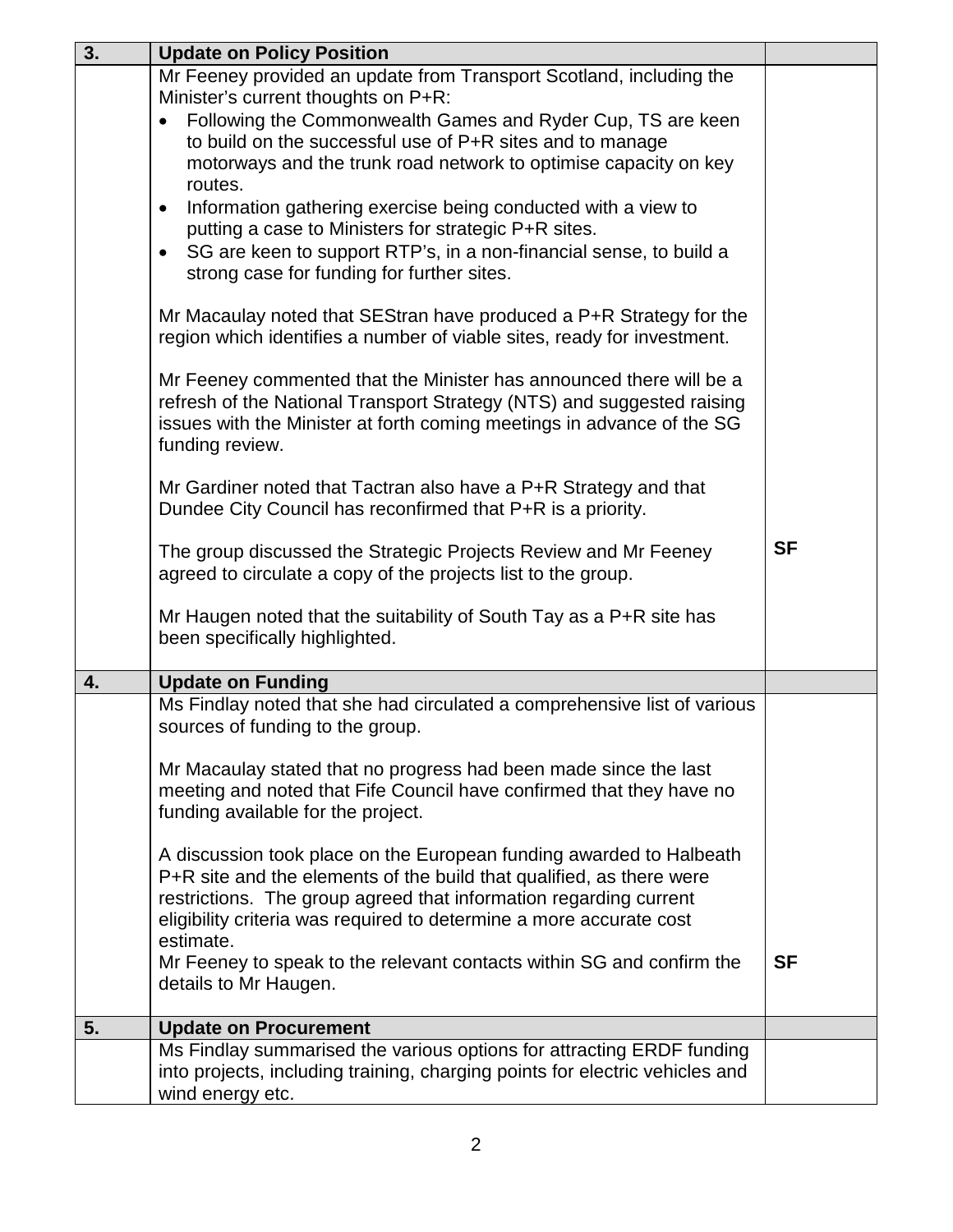| /5. | <b>Update on Procurement</b>                                                                                                                                                                                                                                                                                                                                                                                                                                                                                                                                                 |           |
|-----|------------------------------------------------------------------------------------------------------------------------------------------------------------------------------------------------------------------------------------------------------------------------------------------------------------------------------------------------------------------------------------------------------------------------------------------------------------------------------------------------------------------------------------------------------------------------------|-----------|
|     | This led to a discussion on incorporating clauses into a contract to<br>secure funding, including design and build options and using in-house<br>staff/local contractors. Ms Findlay to circulate guidance on scheme<br>rules to the group.                                                                                                                                                                                                                                                                                                                                  | <b>JF</b> |
|     | Parking space provision and on-site building and facilities options were<br>also discussed.                                                                                                                                                                                                                                                                                                                                                                                                                                                                                  |           |
|     | South Tay P+R Technical report, business case and background reports<br>to be sent to Mr Feeney for information.                                                                                                                                                                                                                                                                                                                                                                                                                                                             | <b>TH</b> |
| 6.  | Programme                                                                                                                                                                                                                                                                                                                                                                                                                                                                                                                                                                    |           |
|     | Mr Macaulay noted that a programme cannot be established until<br>funding and procurement options are finalised. However, work would be<br>progressed on taking the design and build forward, utilising the existing<br>contributions.<br>Work already completed by URS to be picked up by Fife or Dundee<br>Council or via a consultancy. The logical option would be to use the<br>services of Fife Council as the site is within their boundary. A meeting is<br>to be arranged with Fife Council to assess if resource is available to<br>submit a planning application. | <b>JF</b> |
| 7.  | <b>AOCB</b>                                                                                                                                                                                                                                                                                                                                                                                                                                                                                                                                                                  |           |
|     | Nothing to report.                                                                                                                                                                                                                                                                                                                                                                                                                                                                                                                                                           |           |
| 8.  | <b>Date of Next Meeting</b>                                                                                                                                                                                                                                                                                                                                                                                                                                                                                                                                                  |           |
|     | Provisional Date - Tuesday 18th August 2015.                                                                                                                                                                                                                                                                                                                                                                                                                                                                                                                                 |           |